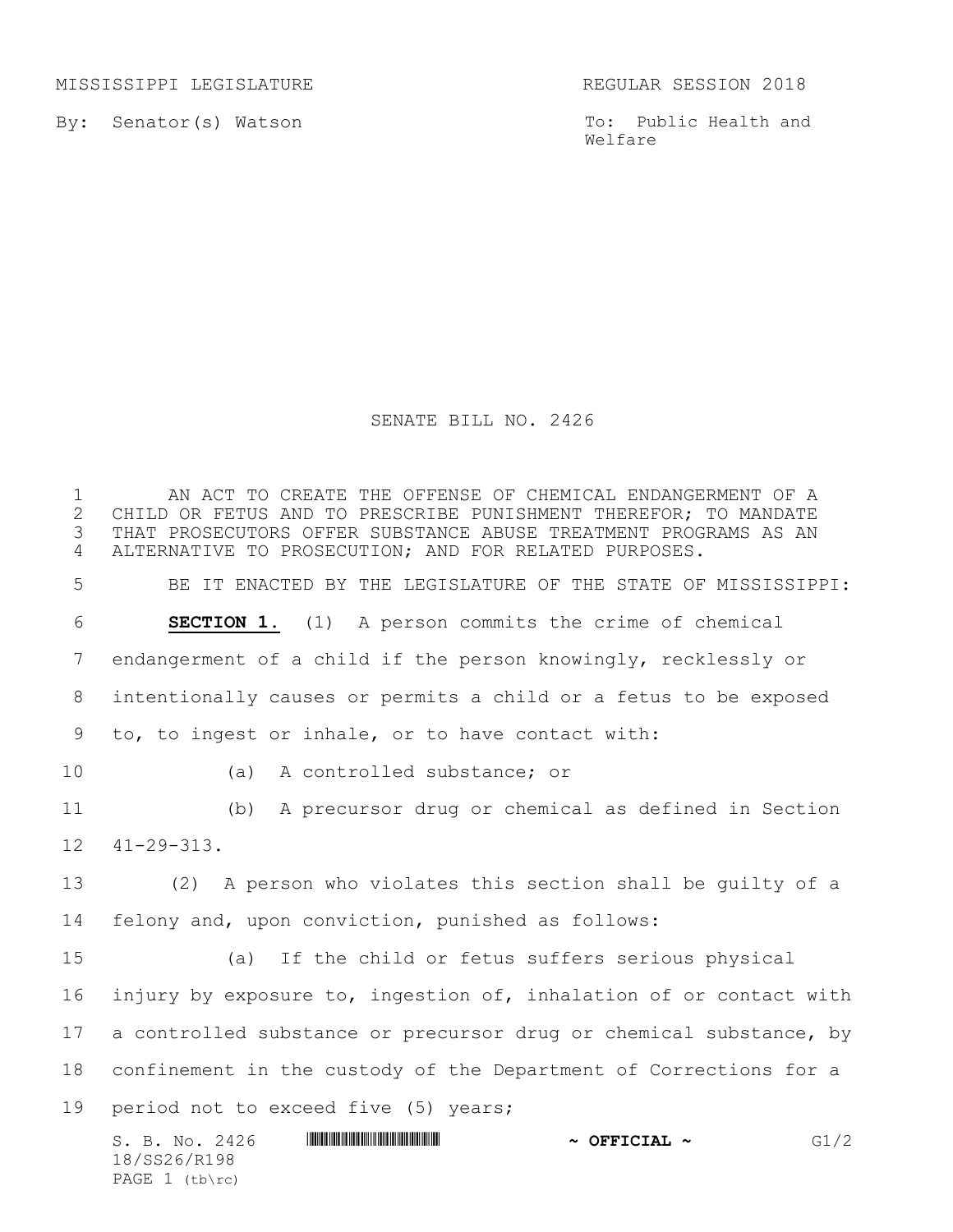(b) If the exposure to, ingestion of, inhalation of or contact with a controlled substance or precursor drug or chemical substance results in the death of the child or fetus, by confinement in the custody of the Department of Corrections for a period not to exceed twenty (20) years.

 (3) The court shall impose punishment pursuant to this section rather than imposing punishment authorized under any other provision of law, unless another provision of law provides for a greater penalty or a longer term of imprisonment.

 (4) It is an affirmative defense to a violation of this section that the controlled substance was:

 (a) Provided by lawful prescription for the child, and that it was administered to the child in accordance with the prescription instructions provided with the controlled substance.

 (b) Provided by lawful prescription for the pregnant mother of the fetus, and that it was administered to the mother in accordance with the prescription instructions provided with the controlled substance.

 (5) (a) In all cases brought under this section against a mother or a pregnant woman for chemical endangerment of a fetus or an infant, the prosecutor must offer the defendant the option of treatment for substance abuse in lieu of prosecution upon the entry of a plea of guilty. The court shall withhold acceptance of the plea and sentence thereon pending successful completion of

18/SS26/R198 PAGE 2 (tb\rc)

S. B. No. 2426 \*SS26/R198\* **~ OFFICIAL ~**